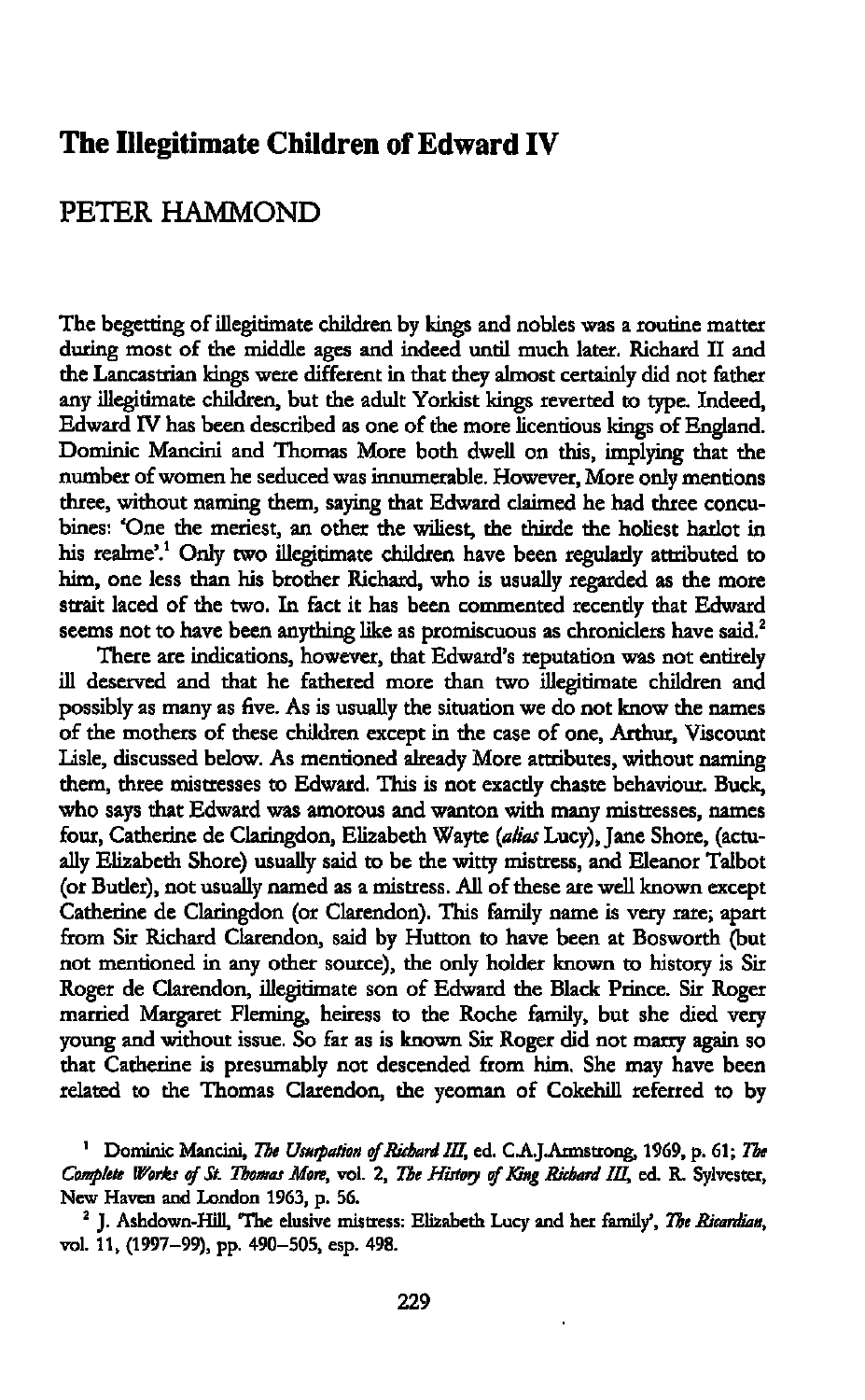Ashdown-Hill, mentioned in two patent roll references. If this is so it **cannot** be **proved** and it seems likely that Catherine was a woman of low **status** from Clarendon, the royal manor in Oxfordshire.'

However, to **return** to the results of these **liaisons:** firstly, the only child who is certainly Edward's is **Arthux** Plantagenet, Viscount Lisle. His life has recently been described at great length by several authors,<sup>4</sup> so only brief details are given here. The date of Lisle's **birth** is not **known,** it was possibly in the early 1460s, between 1462 and 1464, certainly before 1470<sup>5</sup> and his mother was almost certainly Elizabeth Lucy, born Wayte, as Lisle was called Arthur Wayte in his youth. He was taken **into** the household of his half-sister, Elizabeth of York, *circa* 1502 and remained in royal service for the rest of his life. He was created Viscount Lisle in consequence of his marriage to the Lisle heiress in **1523.** He died aged about eighty years of age in 1542, **just** as he was about to be released from the Tower, where he had been imprisoned for nearly two years on **a** probably false charge of treason by his nephew, Henry VIII. There is no doubt at all that **Arthur** was a son of Edward IV, his arms were **'England** and France quarterly, quartered by Ulster and March, overall **a** bendlet sinister **azuxe'. These were** very similar to the arms of Elizabeth of York, in her case of **course**without the bendlet signifying bastardy. Lisle's livery colours were the Yorkist murrey and blue and his standard was powdered with the falcon and fetterlock badge charged with a bendlet sinister.<sup>8</sup> Lisle's mother, Elizabeth **Waite,** was born about 1445; she was of a Hampshire family and married a Lucy, possibly Sir William Lucy, of the Warwickshire Lucys.<sup>7</sup> She was probably dead by 1487 and possibly by 1482.

The next illegitimate child to be discussed is Grace. She is established as **a** child of Edward IV by a reference in a herald's account of the funeral of Elizabeth Woodville where she appears as one of the very few to attend the **funeral.** She is mentioned as **'Maistres** Grace, **a** bastard dowghter of Kyng Edwarde, and upon [among] an other gentilwomen',<sup>8</sup> and it seems from this that she was the chief and almost the only mourner from the ladies of the queen. There were only two others present, the queen's chaplain and her cousin Edmund Haute, one of her executors. It **thus**seems that 'Mistress

<sup>3</sup> Sir Richard Clarendon and Margaret Fleming: C. Given-Wilson and A. Curteis, *The* Royal Bastards of Medieval England, Stroud 1984, pp. 143-46; CP, vol. 11, p. 44; Ashdown-Hill, **'Mistress',** p. **504,** n. 20, quoting *CPR,* **1446—1452,** pp. 386, 461. F. Sandford, *A* Genealogical History of the Kings of England, London 1707, p.189, states that Sir Roger de Clarendon is thought to be the ancestor of 'a Family of the **Smiths** in the County of Essex', but gives no **reason** for saying this.

<sup>4</sup> Given-Wilson and Curteis, *Bastards*, pp. 162-73; M. St Claire Byrne, The Lisle Letters, 6 **vols,** Chicago 1981, vol. 1, pp. 137—286; also CP, vol. 8, pp. **63—68.**

**5** St Claire Byme, *Lettm,* pp. **141, 144—45;** CP, vol. 14, p. 443.

**6** St Claire Byme, *Lafim,* p. 178, frondspiece and plate 7.

**7** Ashdown-Hill, **'Misttess',** pp. 490—91, 497.

<sup>8</sup> BL Arundel MS 26, f. 29v, Sutton and Visser-Fuchs, 'Royal burials at Windsor, II', see Bibliography under **1999,** esp. p. **456.**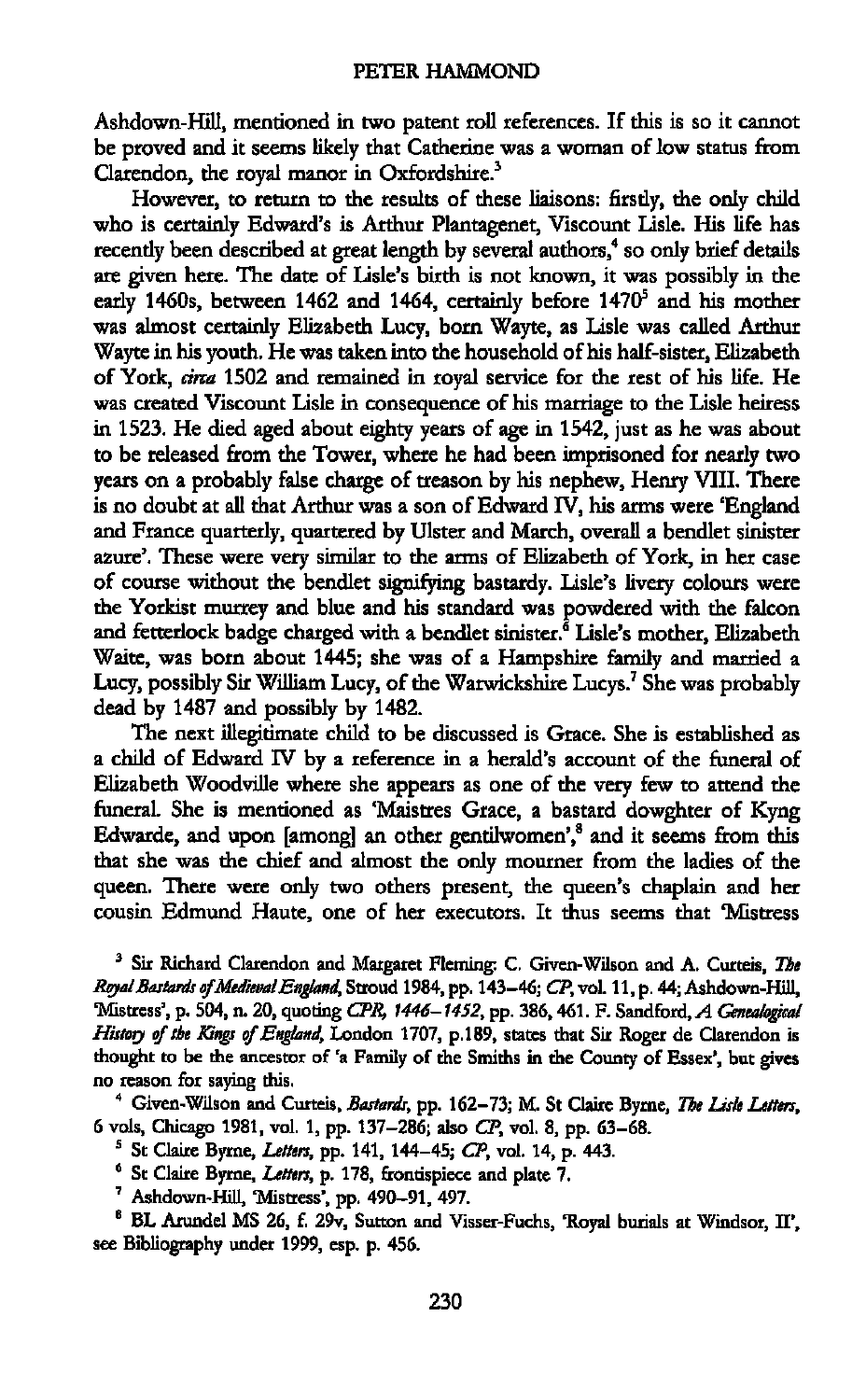Grace' was indeed important, a daughter of Edward IV, conceivably **brought** up in the household of the queen and presumably recognised by Edward. Her appearance at Elizabeth Woodville's funeral is the sole reference to her existence, **nothing** further is known about her, neither **birth**nor death dates nor the name of her mother. It is, of **course,** possible that she was married or married **later** but without her husband's name there is no way of searching the records for her.

The **last** three possible illegitimate children of Edward IV can be grouped together, not because they shared the same mother (so far as is known) but because they are all appear in heraldic manuscripts as being married **into** pardculax families. **These** claims are slightly suspicious because saying **that** one of your family had married at some stage into the royal family, even into **a** bastard branch, was **a** way of making the family more important. However, the earliest manuscripts in which the names **occur** are all Tudor ones and even after the acknowledgement by Henry VIII of his bastard uncle Arthur — thus **making** Yorkist blood acceptable provided it was illegitimate *—* it cannot have been very safe to lay claim to **such** blood. Thus it seems possible that these claims **were true.**

First, to take them in order of status, is Elizabeth, said to **have** married Thomas Lumley, son and **heir** of George, 2nd **Lord**Lumley. The Lumleys were **a Yorkist** family and there is nothing unlikely **about** them being chosen to marry into the Yorkist royal family. Thomas, 1<sup>st</sup> Lord Lumley, was created a peer by Edward IV in his **first** parliament and he was present at the coronation of Richard III. George, the second lord, took part in the Scottish expedition of Richard, Duke of **Gloucester.** George's heir, **Thomas,** probably died in 1487, before his father; we do not know when he was **born,** but his own eldest son was born about 1477.<sup>9</sup> There are many sources stating that Thomas married Elizabeth **although** to some extent they copy each other. The earliest of them, a manuscript dating **from**about **1505**and thus virtually contemporary, states that **Thomas** Lumley 'wedded bastard **daughter** of Edward IV', but it does not give the daughter a name. **This**comes **from**the next source, chronologically speaking, Tonge's Visitation of the Northern Counties of about 1530.<sup>10</sup> Given the early source for this marriage it seems likely that it is true and that this Elizabeth is probably another daughter of **Edward.** It has been **suggested that** her mother was Elizabeth Lucy and this is possible, but there seems no very definite reason why she should be, as the arguments rest chiefly on the supposed birth **dates** of Elizabeth and **Arthux** and to words attributed to Edward IV by Sir Thomas

**9** CP, **vol.** 8, p. **274.**

<sup>10</sup> BL Harl. MS 1074, f. 306, printed in *Collectanea Miscellanea et Genealogica*, vol. 1 (1834), p. 304. This folio is **part** of **a** group of pedigrees apparently compiled towards the end of the reign of Henry **VII,** possibly to show how the king was related to the noble families of his realm. Later **sources** (incl. Tonge's Vixitalion): CP, vol. 14, *Addenda* et *Comgenda,* p. 457; the statement there **that** there were no issue of the marriage is not true.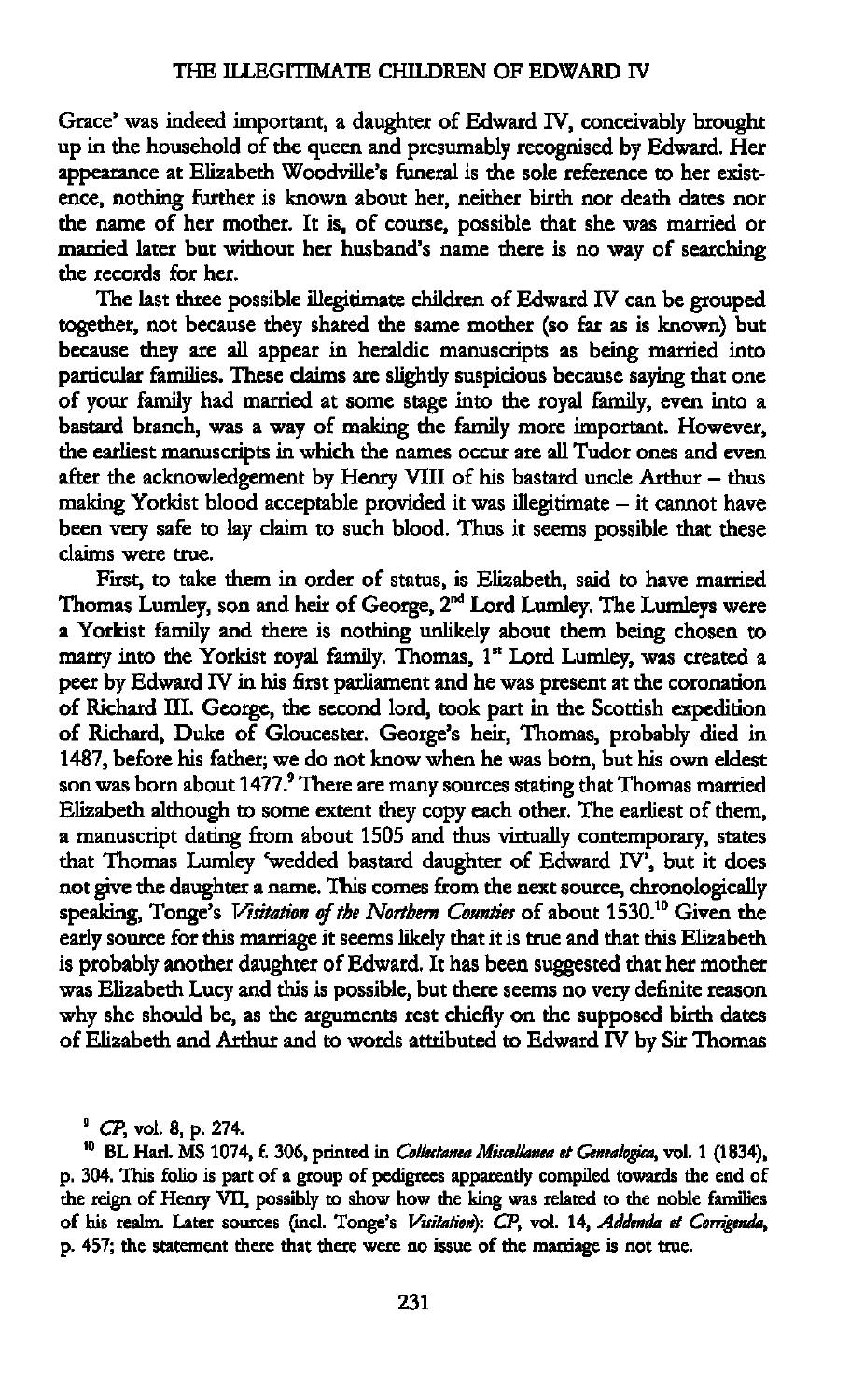**More** which imply **that** Edward had more **than** one bastard in 1464." The argument also depends on the idea that Edward only had one mistress in the 14605. In fact, we **have** no idea how many mistresses he had at any one moment nor real evidence as to when any of these women were his mistresses.

Next in this group is Dame Isabel Mylbery. **This** name **occuxs** in another heraldic manuscript, **this** time of about **1510**or **just** after, where her arms are illustrated. It is a **most** interesting **coat,** possibly granted by Sir **Thomas** Wriothesley, Garter King of Arms, painted on **a** lozenge for a woman and being 'per bend **purpure**(or murrey) and azure, in fess **a** rose between two demi lions passant guardant facing **sinister,** all argent'. The colours are the livery colours of the **house** of York, the white rose is of York and the derni lions are reminiscent of the lions of England. In all just the kind of **coat** that might be invented for the illegitimate daughter of a **Yorkist** king (even to the lions **most** unusually **facing** left) and the manuscript seems to confirm this. The inscription **above** the coat of arms describes Dame Isabel as educata at fert[ur] per *R[egem] E[dwardum] iiij<sup>u[m]</sup>*, 'brought up it is said by King Edward **IV'. This** could **mean** what it says, but combined with the **coat** of arms it seems more likely to be**<sup>a</sup>** euphemism for **a** child of Edward IV, possibly recognised as **such** by the king. No family of the name Mylbery is known **from**the middle ages but it could be the name of her mother. Next to the lozenge carrying Isabel's arms is **a** shield with her arms impaled by the arms of the Audley family differenced by **a** crescent, and above this it says, on the left (heraldically the right): *Johannes Awdeley*, frater Jacobi domini de Awdeley, <sup>7</sup>Ohn Audley, brother of James, Lord Audley', and on the right, above her arms: *Dame Isabelle uxor eius*, 'Lady Isabel his wife'.<sup>12</sup> This marriage is interesting in view of the later careers of John and his brother. John is **a** rather obscure member of the Audley family, he seems to have almost entirely dropped out of the pedigrees, although we know **that** he was indeed of the Audleys of Heleigh, because he is **mentioned** in the will of Anne, Lady Audley, his mother.13 He took part in the Cornish rising of **1497** with his brother and was indicted for**<sup>a</sup>** part in the Warbeck conspiracy in 1499. He was eventually pardoned in 1505.14 The Audleys had long been supporters of the **Yorkists,** John, Lord Audley, the father of James and John, was highly esteemed by

" Byme, Letters, p. **140; Ashdown-Hill, 'Misttess',** p. 498

'2 London, College of **Arms**MS **Vincent** 153, p. 23, described in L. Campbell and F. Steer, eds, *A Catalogue of Manuscripts in the College of Arms*, Collections, vol. 1, London 1988, p. 391. Page 23 of Vincent 153 was probably painted in the early part of the period between **1510** and 1534. **Partly** illustrated in H. Bedingfield and P. Gwynn—Jones, *Hera/(lg,* Wigston **1993,** p. 62. Also T. **Woodcock** and J. **Martin Robinson,** 1715 *Oxford Guide* to *Hera/do,* Oxford 1988, p. 53. **Thanks** are due to Lesley Boatwright for advice on the **Latin** and to **Annette Stark** for pointing out to me the Bedingfield and Gwynn-Jones illustration.

'3 PRO, PROB 11/11, Home, E. 189, **thanks** are due to Rosemary **Horrox** for this reference.

<sup>14</sup> I. Arthurson, *The Perkin Warbeck Conspirasy*, 1491-1499, Stroud 1994, pp. 209, 215.